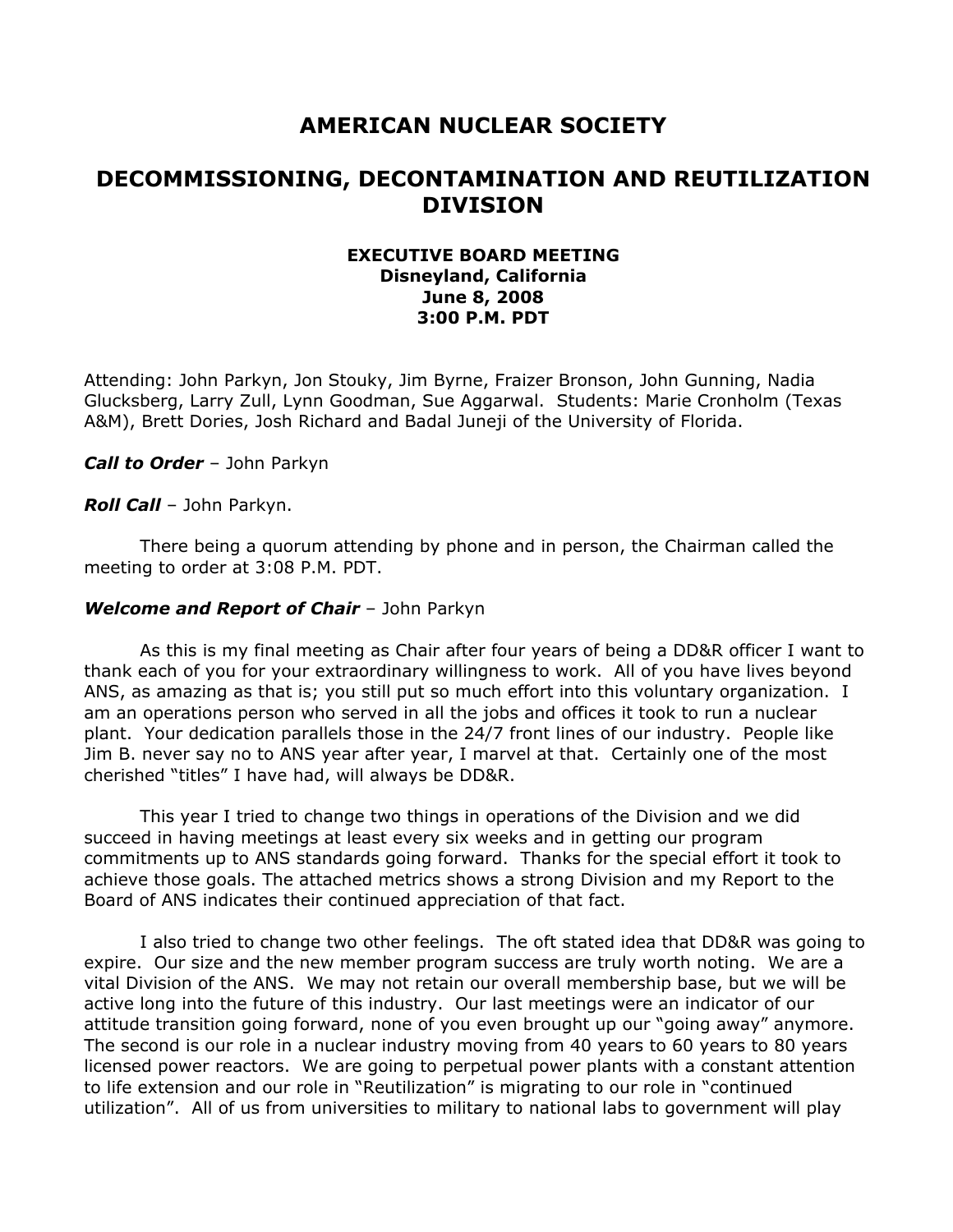role in this national transition. This alone will make major progress in cleaning up our environment.

My last request is that you consider the nominating sheet attached for national officers and board members. I very much would like to continue my ANS work. These last few years I have spoken to local sections and college classes and see an expansion of our role. My jobs have taken me through the ranks of power plants, the military reactor, licensing a national spent fuel facility and guest lecturing at six universities and colleges. I have served as a Section Chair (WI) and a member of a national committee (Planning). I would like to stay active and would appreciate your support in forwarding my name to Don Hintz if you are comfortable with that.

Finally, keep pulling together, ever moving DD&R, ANS and nuclear energy forward…it makes America a much stronger nation for the future.

Metrics 2007 was discussed extensively and excellent outcome was attributed to the many efforts of all of those involved in the Division..

### *Vice Chair Report* – John Gunning.

John outlined his management plans for the division for the next year. He welcomed all interested members to participate in division activities.

#### *Secretary Report* – Jon Stouky, acting

The minutes of the May 20, 2008 phone meeting were approved with change.

#### *Student Conference Report*

Marie of Texas A&M reported on the success of the 2008 Student Conference and thanked the Division for its support. Brett, Josh and Badal of Un. Of Florida asked for support for the 2009 Student Conference. They were assured that it would be budgeted.

#### *Treasurer Report*.

The treasurer was moving and unable to attend. The Chairman informed the Board that he had following previous Board action; he had instructed the Treasurer to pay all obligations forward to the present. The Division still has adequate funds for division activities.

Additional scholarship action. The new scholarship to be considered annually was established at \$3000. This is in addition to the \$2000 endowed scholarship. This will be possible due to a funds distribution of the 2007 Topical. The Division has asked that in the future it receive a written report for ANS on the final distribution from the Topicals. John Parkyn will retrieve one for the 2007 Topical. A question was raised as to the payment of ESD.

### *Committees*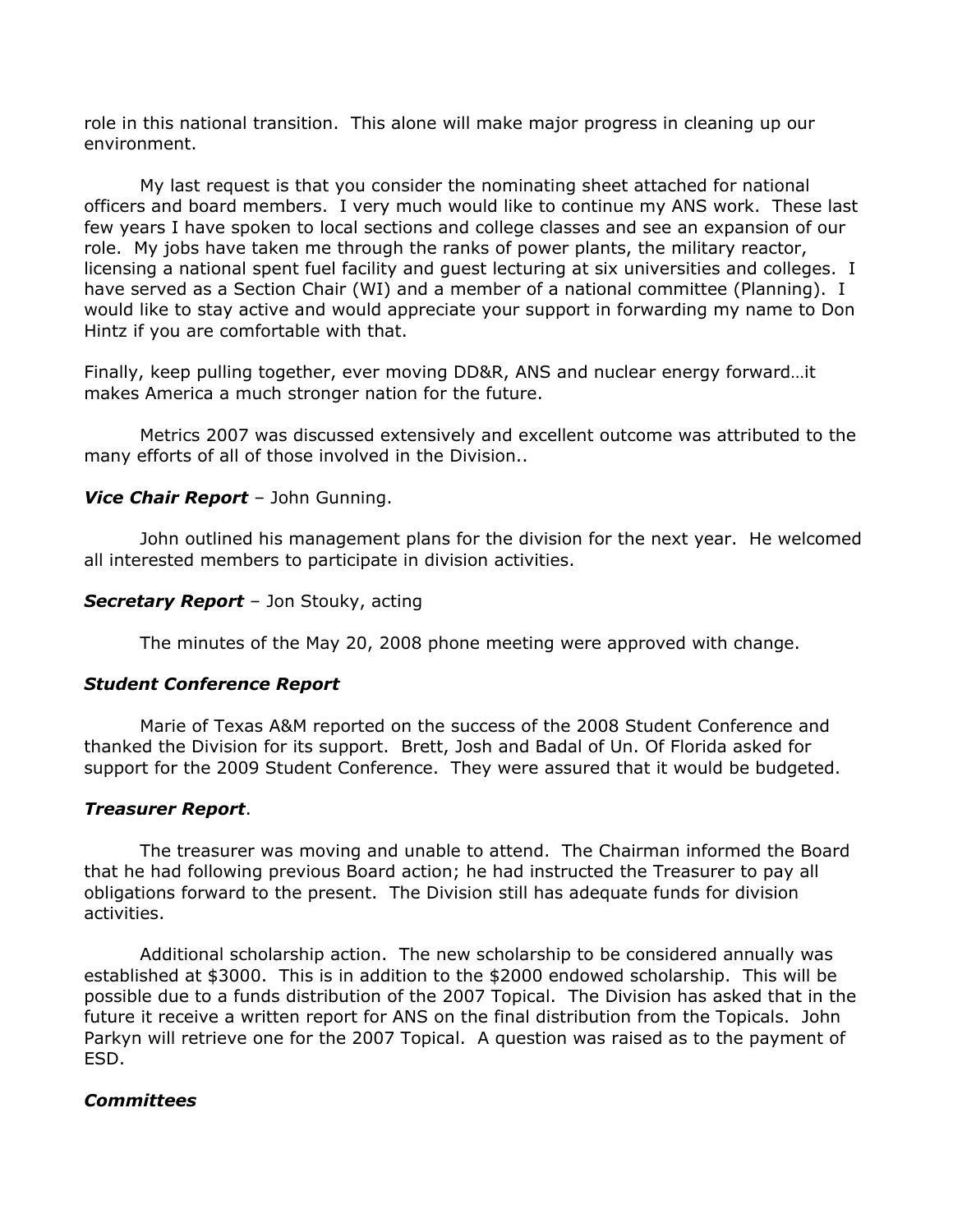## *Program* – Nadia Glucksberg

The committee chair reported on the status of DD&R upcoming sessions in Reno and Atlanta. She also noted that Ms. Lisa Mullen was joining the committee and is a very welcome addition.

Jim Byrne reported on the Topical for 2010. The host is selected, he is getting ANS calendar placement and all is positive for a successful conference.

# **Publicity & Public Policy - Lynn Goodman**

The committee chair reported on Policy Statement 50 and Policy Statement 11. There exists some disagreement requiring further review on the second policy  $(#11 -$ Disposal of Low level Waste) which will be pursued for closure.

# *Website -* John Gunning

John reported that the Website was in good condition and well received.

# *Scholarship* – Sue Aggarwal

Sue clarified that the new DD&R scholarship will be advertized. The selection process will be applied by the committee and that each year a review of Division funds will determine the future awards.

### *Finance*

The budget having been previously approved for the year, no additional activity was reported.

# *Membership* - Sue Aggarwal

Sue reported 57 new DD&R members since September 2007, and noted that 34 of them joined since January 2008. The value of incentives was discussed. She will review the reasons for these new members joining and determine how many were the result of the incentives program. She is actively recruiting in France where she had a significant number of contacts.

# *Newsletter* – Steve Horvath

Steve was not present; however, the DD&R newsletter is in good shape and received very good comments from members of the ANS Board of Directors. John Gunning will attempt to keep the current newsletter editor in place for the next year.

# *Standards* – Larry Zull